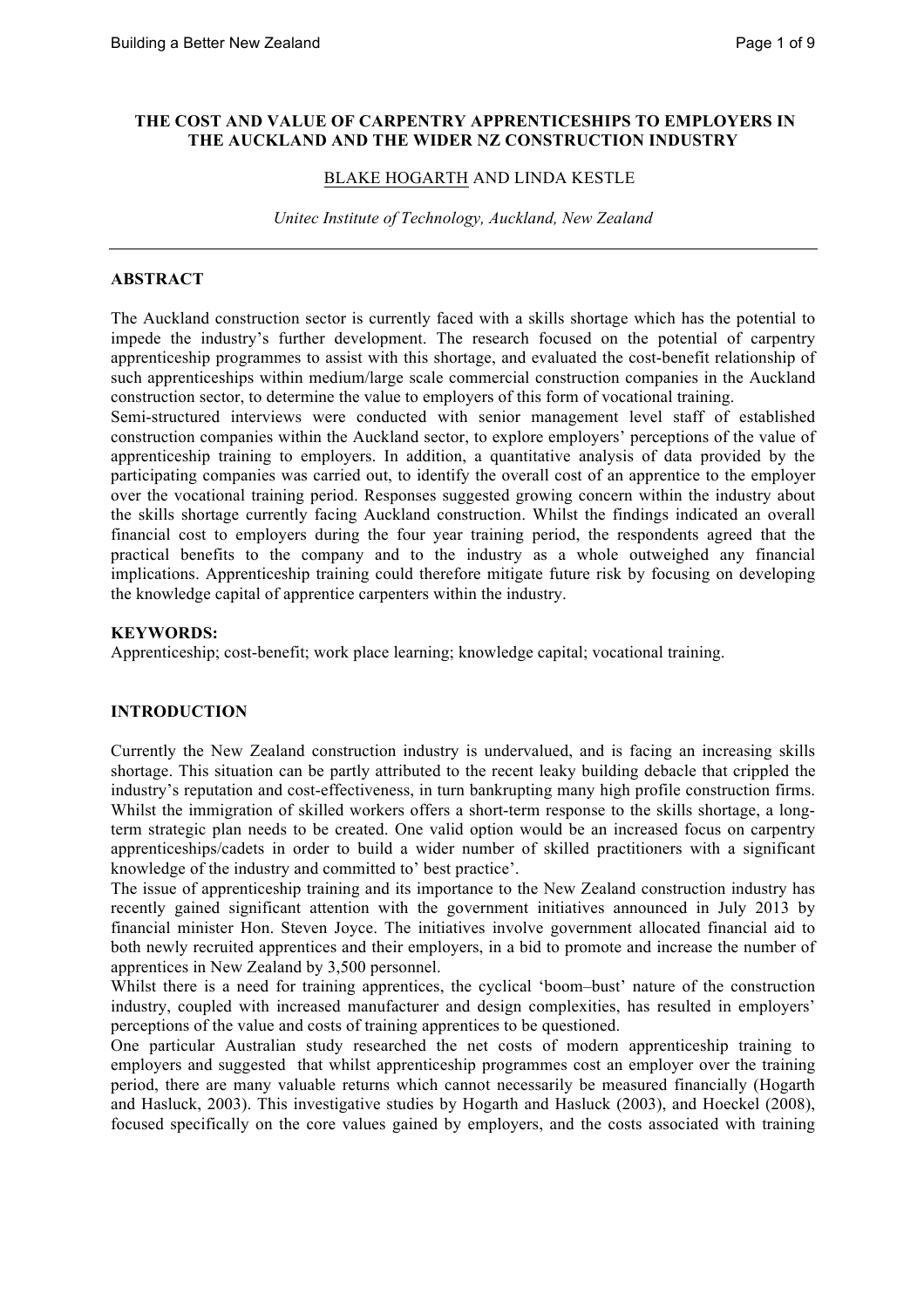apprentices in the wider construction industry, in a bid to understand whether and how apprenticeship training is advantageous to employers.

## **LITERATURE REVIEW**

The cyclical nature of the New Zealand construction industry has recently seen businesses struggling for work, which has resulted in the liquidation of many, and the significant restructuring of others. With these changes, businesses have had to lay off skilled staff and apprentices who have either gone out on their own, left the sector altogether, or gone overseas, particularly to Australia (Quinn, 2011).

The New Zealand construction sector has been building 14,000 – 15,000 new homes per annum for the last few years, with a slight decrease predicted for 2012/13. The sector has adjusted to a level equal to those demands, with capacity for minor growth in the near future. The industry's capacity needs to be combined with the knowledge that the Christchurch rebuild requires approximately 10,000 new homes, 100,000 still need to be repaired, and significant commercial redevelopment is planned for the CBD. The skills shortage is therefore potentially very significant and will continue for a reasonable length of time. In addition, there is consensus that the impending Auckland housing shortage may be as high as 20,000 (Quinn, 2011). The Christchurch rebuild and Auckland's city housing crisis, has the very real potential to impede the industry's ability to cope with the demand.

The NZ Building Construction and Training Organisation recently stated that "there are only around 5000 building apprentices currently training, with the turn of the financial crises, and the subsequent building lull, an estimated 8,500 apprentices will be needed".

As a form of vocational training, the distinguishing feature of a building apprenticeship is the existence of a contract between the apprentice and employer that the apprentice will serve under the employer for a set period, typically four years. In return, the employer undertakes to impart the skills required in the building trade through on-the-job training, whilst in conjunction with the apprentice completing off-the-job technical training through a tertiary institution, (Dockery et al., 1997). Carpentry apprenticeship programmes are the acknowledged platform for the transfer of both tacit and explicit knowledge from the established trained workforce to the trainees entering the construction industry and play a critical role in the construction industry's ability to up-skill and prosper.

There is an abundance of literature pertaining to the costs and benefits of training apprentices. However, the majority of the selected literature comes from Australia, the United Kingdom, France and Germany. The literature was found to be applicable to the New Zealand context, as the construction industry training is relatively similar in terms of content, duration and costs.

The recent National Government changes to the apprenticeship scheme in New Zealand is set to boost the number of people in apprenticeships to fill the gaps currently faced in Auckland and Christchurch by combining all apprenticeships into a single nationwide scheme, and providing new financial incentives for employers and workers in a bid to increase the number of apprenticeships, (Joyce, 2013). The initiative was setup to give the first 10,000 new apprentices who enrol after April 1st 2013, \$1,000 towards their tools and off-job costs, or \$2,000 for newly recruited apprentices, if they are in priority trades. This amount to be paid to the employers as well.

The new initiative also includes:

- •The 'rebooting' of the apprenticeship scheme to potentially increase the number of apprentices by 14,000 over the next five years, this is in addition to the 7,000 who already enrol every year, (Joyce, 2013).
- The unification of modern apprenticeships and other apprentice-style training to form an improved scheme called New Zealand Apprenticeships. Fewer than half of the people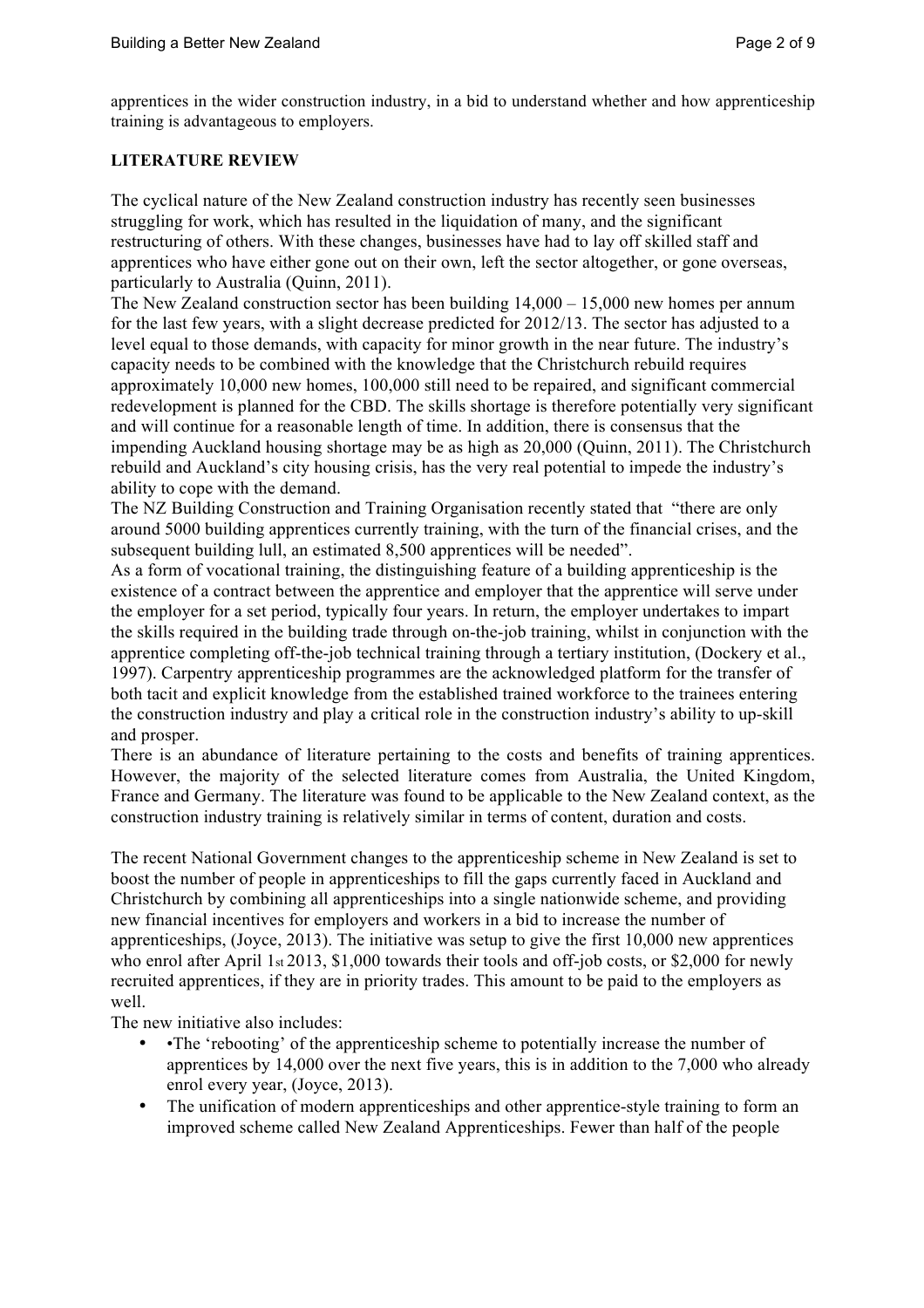undertaking apprenticeship-type training are actually funded as true apprentices, but with the newly implemented scheme this will change.

- A significant boost in overall funding for apprenticeships with subsidy payments set to increase by around \$12 million in the first year, rising over time. The increased funding will allow industry training organisations to invest in the quality education provided.
- The educational content of apprenticeships is set to be boosted to a minimum 120 credits which will result in a level 4 qualification.
- A clearer set of roles and guidelines, coupled with performance expectations for industry training organisations which has been implemented to give employers other options if the ITOs do not perform (Joyce, 2013).

The key features of the New Zealand are that :

- Theory work training typically spans a 3-4 year period, and this is dependent upon a student's ability to pass the required credits at each level.
- Practical work typically is based on the completion of an 8000 hour apprenticeship, which translates to approximately four years (dependent upon hours worked).
- Training takes place either via correspondence through the Building Construction Industry Training Organisation (BCITO) or through tertiary institutions such as Unitec Institute of Technology (Unitec), or Manukau Institute of Technology, (Smith et al.).

Listed below are the approximate durations of international apprenticeship programmes, that according to the reviewed literature, are comparable to the New Zealand apprenticeship schemes.

- British apprenticeship system tends to take 3 years (Hogarth & Hasluck, 2003).
- Swiss programmes are spread over a 4 year period (Wolter et al., 2006).
- German and French programmes tend to span 4 years (Fougere and Schwerdt, 2002).

In addition, the apprenticeship training structures internationally, are similar to those in New Zealand, in terms of the on-the-job training and theoretical study for both employers and apprentices. The maximum standard incentive that is payable for an apprenticeship at certificate level 3 or higher is fixed at \$4,000. The government has removed the progression incentives, and increased the proportion of the total amount payable upon the apprentice completing the trade certificate, from 37.5% to 62.5%. The change places more emphasis/incentive on increasing completion rates, (Knight and Karmel, 2011).

The Australian government has a detailed incentives scheme and also makes personal benefit payments to apprentices and trainees, through the Australian Apprenticeships Centre. The benefit payment structure is far more detailed than the New Zealand structure described above. Currently the personal benefit payments include:

- A long standing Living Away From Home Allowance, pays \$77.17 (AUD) a week in the first year, \$38.59 in the second, and \$25.00 as the final year payout.
- A \$13,000 (AUD), (with income tax benefits) over the first two years under the 'Support for Mid-Career Apprentices Initiative'.
- A \$2,000 (AUD) in tax-exempt payments, under the Apprenticeship Wage Top-Up for trade apprentices in national skills shortage occupations, (Knight and Karmel, 2011).

Studies investigating the factors determining a firm's willingness to train apprentices tended to be based on the assumption that profit-based companies calculate the likely cost-benefit ratio of training an apprentice. From this calculation the companies make a decision as to whether they proceed with offering an apprenticeship training programme, (Wolter et al., 2006).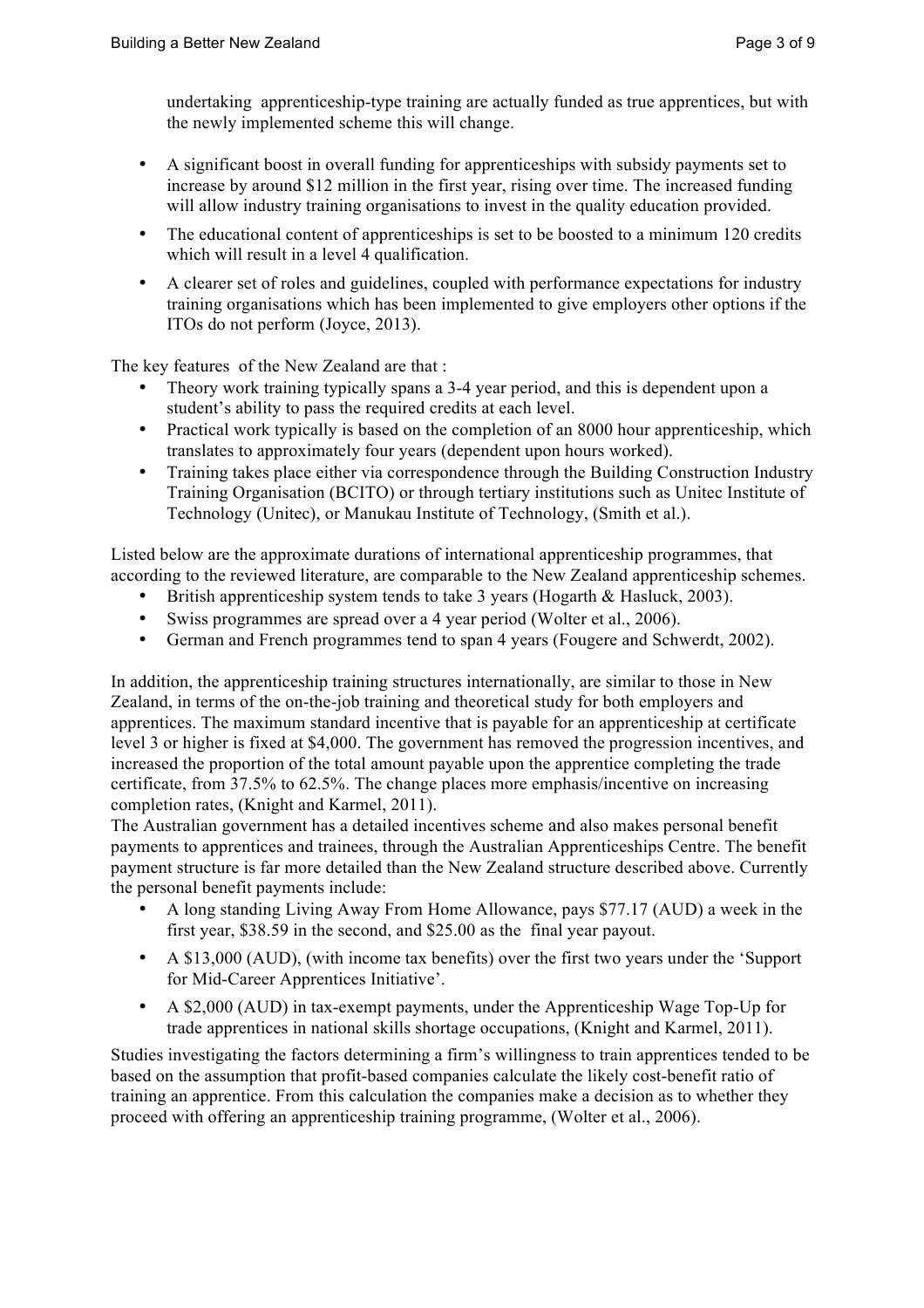German economic research suggested that most apprentices offset the cost of their training during their apprenticeship on the basis of the productive contributions of the work they perform. Therefore the real benefit for firms in training apprentices revolves around the productive contribution apprentices make to the business (Wolter et al., 2006).

Research conducted in an Australian study by Hogarth and Hasluck (2003), found that whilst an apprenticeship programme does not necessarily benefit the firm in a financial manner, (it in fact costs the firm over a three year period), it does however provide the opportunity for the firm to reduce labour turnover and helps create a supply of future supervisors and management level staff. Additional benefits mentioned in the study included the enhanced reputation of the firm as a 'good employer', social benefits, and the promotion of links with training providers and schools. Hoeckel (2008), found that employers benefit as productivity increases, and also from government and industry training organisation incentives, reduced costs of recruiting external skilled workers, and reduced outage costs when skilled workers are in short supply. Employers reap benefits by saving costs incurred when hiring new employees, including the recruitment process, integration of new employees and the risk of hiring a person not previously known to the company.

In terms of the various cost components associated with apprenticeships, Hoeckel (2008) suggested that costs were divided into direct costs (including apprentice wages, salaries for training personnel, teaching material, and equipment), and indirect costs such as tax expenditure or subsidies, but also opportunity costs, and drop out costs. Nechvoglod et al., (2009) research concluded that apprenticeship training involved a substantial financial commitment from both employers and apprentices, and the highest cost for employers was supervision costs. Wages were structured more-or-less to their productivity rates. In addition to indirect costs, Nechvoglod et al., (2009) also included administrative costs, extra maintenance and material wastage costs of apprenticeship training.

The literature review underlined key themes associated with the benefits of apprenticeship training. Significantly, studies by Hoeckel (2008) and Dockery et al. (1998), identified comparable key findings relating to employer based benefits in trade industries.

# **METHOD**

The research question was, "what is the cost-benefit relationship of apprenticeship programmes to employers in medium-large scale construction companies in Auckland, and the wider New Zealand construction industry?"

A mix of qualitative and quantitative research methods were selected to provide answers to the research question. Qualitative face-to-face semi-structured interviews were conducted with five senior management personnel from four well established medium –large scale construction companies, based in Auckland.

The sample group of participants for the research project consisted of team members within four medium – large scale construction companies within Auckland, with the following roles:

• Senior management in charge of contracts/employment

• Site management/superintendent roles.

The five participants had been responsible for 47 apprentices whilst they were completing their training over the immediately previous 5 year period.

The interview questions were developed from the findings in the literature analysis, and in addition

a quantitative cost document analysis was undertaken. The quantitative statistical analysis used in the research project followed a simple layout in table form. Data relating to tuition costs was sourced directly from the training institutions, and being public knowledge posed no ethical difficulties. Other cost components absorbed by employers were detailed during the interview process, and raw data ascertained after the interview through the use of a follow up emails and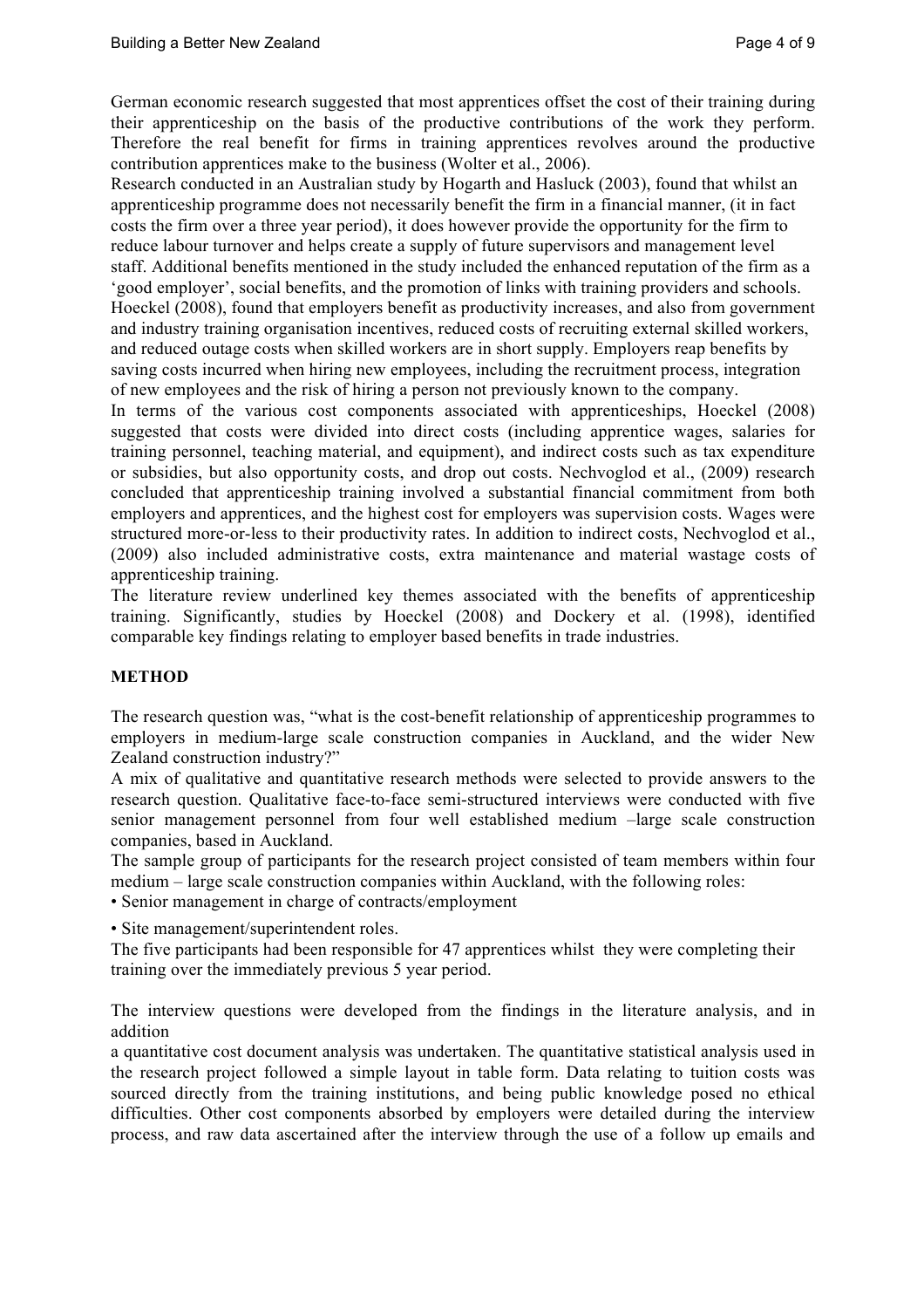phone conversations with the participants. This allowed the participants sufficient time to detail costs accurately.

## **DATA FINDINGS AND ANALYSIS**

## **Skills shortage within the wider construction industry**

The findings on the supposed skills shortage within the construction industry are in line with the literature findings, (Quinn, 2011) suggested that there is a definite skills shortage within the wider construction industry. The literature review did not indicate a period of time that the skills shortage had been developing, whereas the research findings indicated that a skills shortage has been developing for the last  $10 - 15$  years, and more alarmingly an estimate that there has been 25 years of decline in construction workers skills. All of the participants underlined the following key skills lacking in the current wider industry:

- Ability to read plans.
- Understanding and implementing manufactures correspondence.
- Work unsupervised.
- Ability to use set out equipment such as theodolites, dumpy and levels.

Consistencies among the participantsts identified that the larger more established companies played a significant role in bridging the skills shortage by placing an emphasis on training apprentices, investing heavily in training and up-skilling of apprentices, as they play a vital role in filling the current skills shortages within the industry Quinn, (2011).

## **Tuition costs and payment methods**

Four of the five participants interviewed paid for the apprentices' tuition costs. One of those employers paid the costs upfront whilst the other three employers opted for a reimbursement strategy whereby the initial costs were divided equally between the apprentice and the employer with a reimbursement payment to cover the apprentice's investment once he/she had passed their year's unit standards.

The remaining rparticipant worked on a split payment method (50/50) with the apprentices, no reimbursement payment method was in place. The participant paid apprentices slightly more than the average going-rate to offset the apprentices' contributions for their tuition. The tuition costs through Manukau Institute of Technology comprise:

- Year 1 \$2570.00
- Year 2 \$2463.00
- Year 3 \$3186.00

Total fees for a level 4 certificate in carpentry (qualified carpenter) is \$8,219.00 , whereas BCITO training fees are \$7,585.00 approximately.

## **Remuneration level whilst training**

The literature did not delve into remuneration levels, but it did place an emphasis on the associated financial risk of remuneration, (Dockery et al., 1997). Remuneration levels were viewed by many as an important factor when assessing the financial feasibility of vocational training, (Wolter et al., 2006).

The research findings identified a common trend among participants that an apprentice's wage was not a determining factor when assessing the feasibility of carpentry apprenticeships. When asked, "would you employ more apprentices if the wage level was reduced?", the participants universally answered no. Participants commented that a reduction in wage levels would have an adverse effect on the apprentices training by placing unnecessary financial strain on the apprentice. This response suggested that employers did not view an apprentice's wage level as a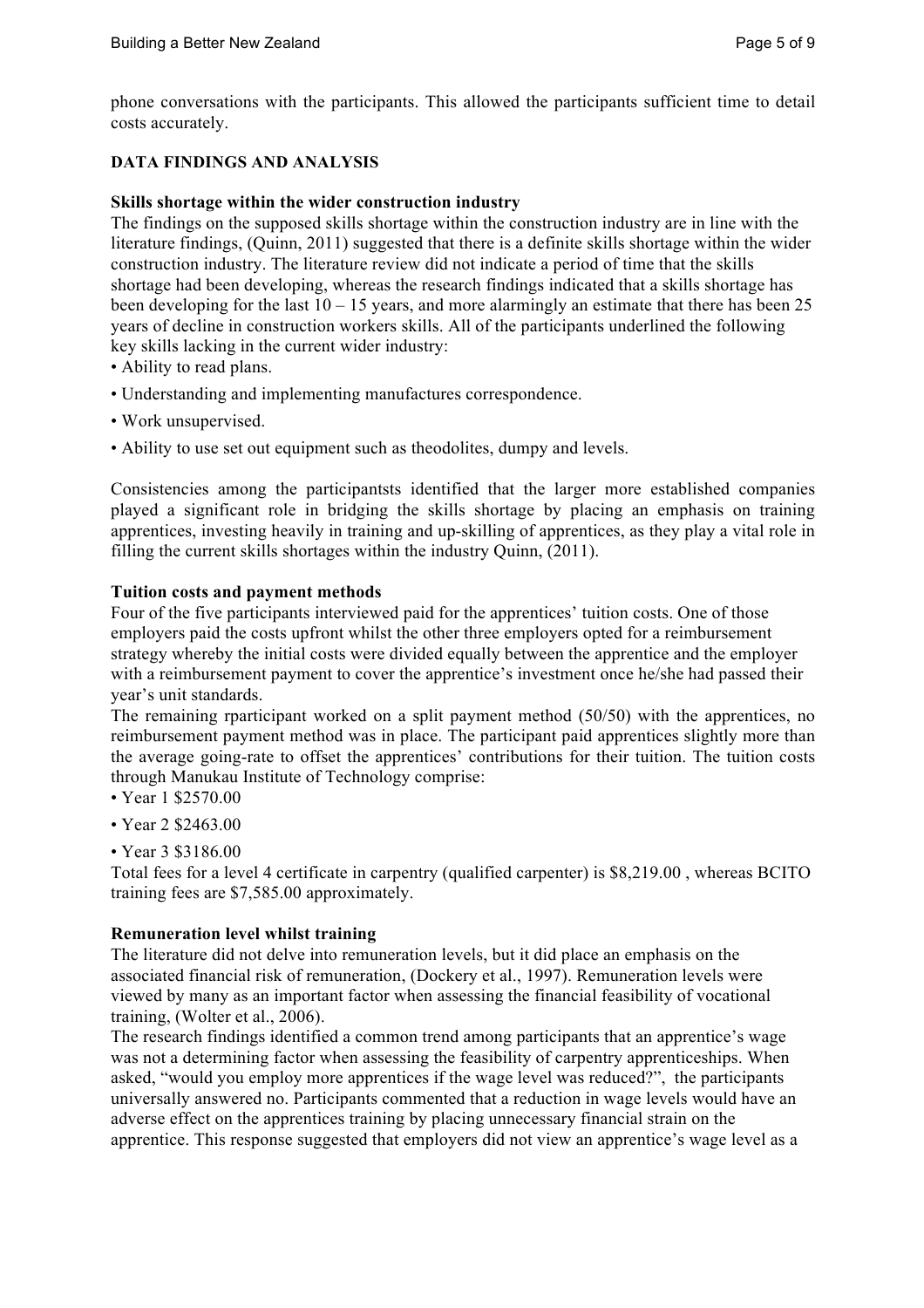risk. More importantly, the findings suggested that wage costs had no effect on a firm's decision to hire an apprentice, and that employers undertake apprenticeship training programmes for the benefit of the business, and also the employee.

# **Government apprenticeship initiative**

Each of the participants were asked whether they were aware of the recent government initiative around apprenticeships in New Zealand. Four of the five participants had heard of the July 2013 initiative with just one unaware of the new scheme. Whilst four participants saw value in the scheme, only one was planning to involve two of his apprentices under the new scheme. Whilst respondent 4 did not see any value in the scheme for his specific business (due to its scale), he did however see value in it for smaller 'labour only' contractors, who have used it to secure a younger work force whilst aligning themselves with training institutions such as BCITO and Manukau Institute of Technology.

# **Perceived productivity contributions by apprentices whilst training**

The research findings showed that productivity increases by apprentices were rated the least valuable benefit by employers in terms of the five options presented. This was surprising in the sense that productivity and monetary gain are usually closely related. Generally, businesses are able to recoup the money invested in an employee through their productive contributions on-site, (Dockery et al., 1997). Hoeckel (2008) though, asserted that benefits accruing to employers can be measured in different ways, such as productivity performance contributions by apprentices. When asked what an apprentice's contribution might be during each year of their apprenticeship, the participants' answers were typically similar, with only one offering a contrasting view, refer Table 1 below.



# Table 1 Perceived Productivity Contributions of Apprentices

# **Perceived main benefits of training an apprentice**

The literature review identified that the driving factor behind an employer's involvement in apprenticeship programmes was the benefit the employer received throughout the course of the apprentice's training period. The benefits highlighted in the literature review informed the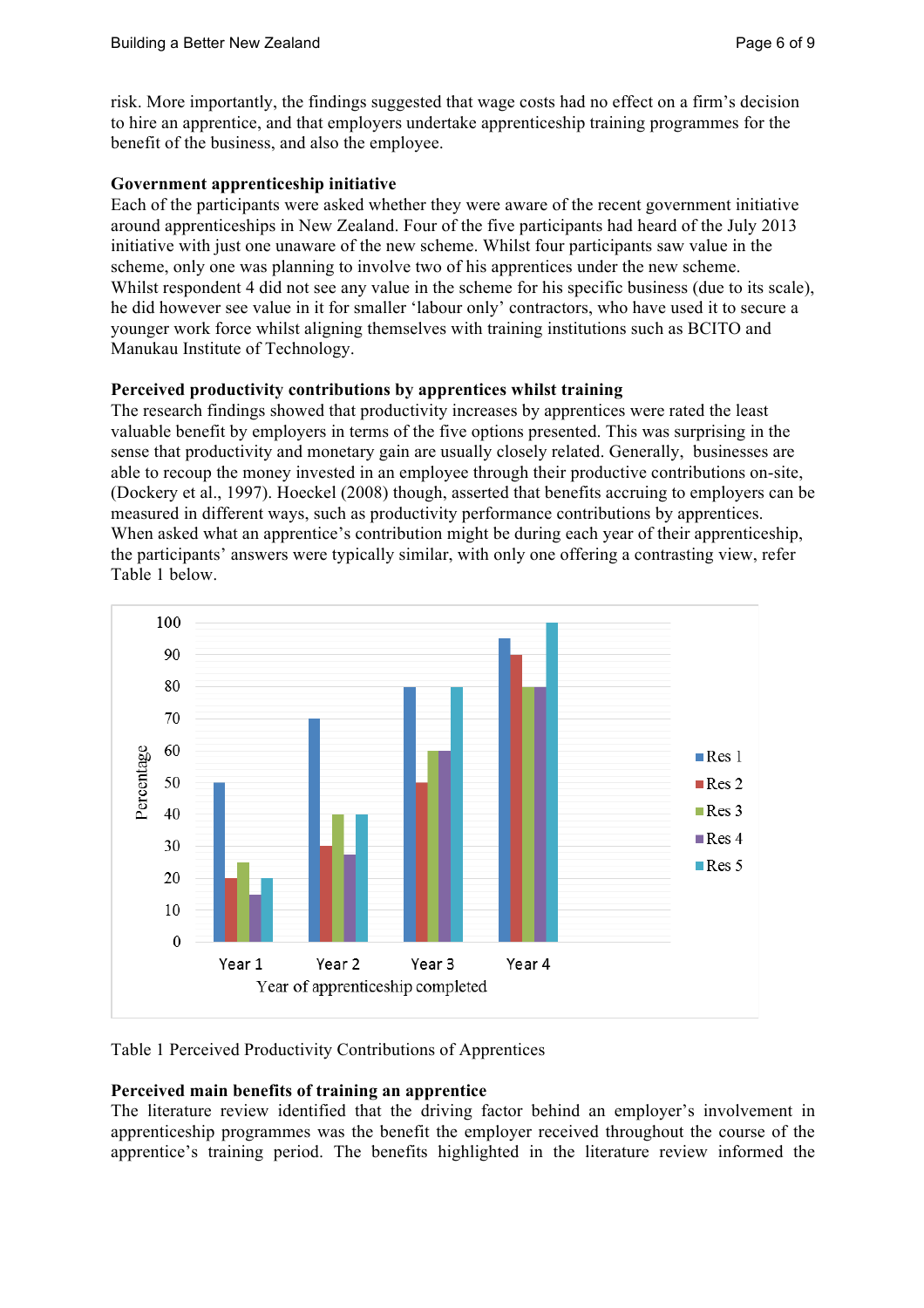interview questions provided to the participants to rank in order of priority. The research findings on the perceived benefits of apprenticeship training, showed that participants ranked 'added value to the industry' as being a primary benefit, refer Table 2. In order for the wider construction industry to develop and successfully meet the sectors demands, participants suggested that a focus must be placed on training the future generations to ensure the transfer of knowledge and experiences

One participant ranked this factor as the highest priority stating that he was *"appalled that the major players in the commercial industry are not investing more heavily in training"* he continued by asserting *"that we have moved to a sub-contract or labour only contractors to cap our risk as opposed to self-performing."* The result of this view has seen a deterioration in in supervision on site.

The findings established that staff retention was ranked as the second highest priority for employers training apprentices, and that a business was able to recoup the money invested in training an apprentice rapidly through increased charge-out rates, and the productivity of the 'now' qualified worker.Training of future management level staff was considered of marginally less benefit than'staff retention', and similar to 'added value to the industry'. Only one participant scored it as the least beneficial element of apprenticeship training to employers. This could be related to the particular business structure and the typical scope of works.

The findings tended to imply that from an employer's perspective, there is in fact more value to the business for a newly qualified carpenter continuing as a productivecarpenter, than progressing them to a management role.



Table 2. Employers perceived benefits of apprenticeship training

Contrary to this information, the literature suggested that the cost effective screening of future management level employees is of value to employers (Fougere and Schwerdt, 2002),

# **CONCLUSION**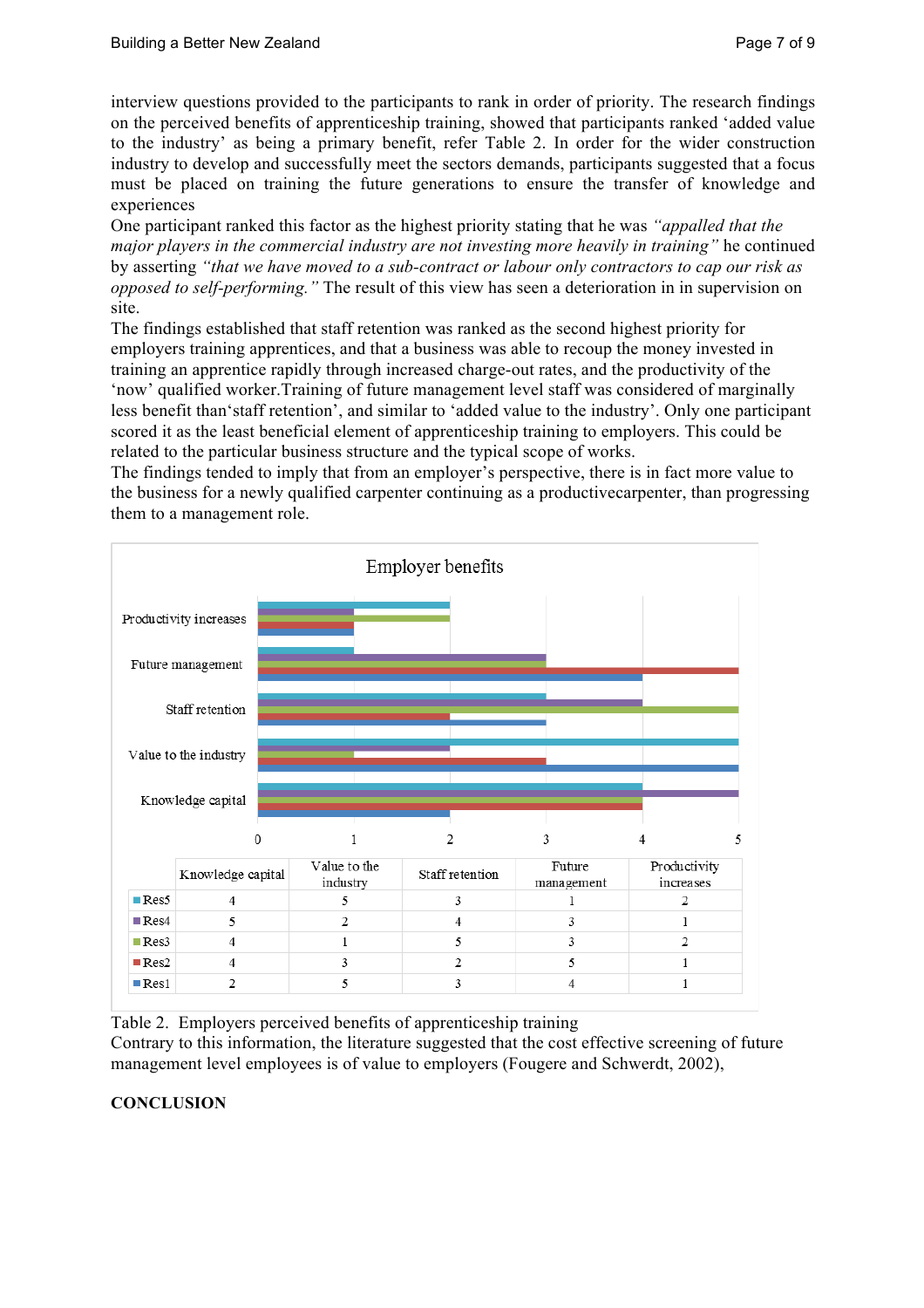The importance of carpentry apprenticeships has recently been emphasised by the skills shortages currently impacting on the construction industry's ability to perform. Whilst there are options to fill this skills shortage with imported skilled labour, a longer term answer is required.

The research conducted built on the literature available to assess the cost-benefit and value of carpentry apprenticeship programmes to employers in medium-large scale construction companies in Auckland and the wider construction industry.

The findings suggested that whilst a carpentry apprenticeship poses a financial risk to employers, the value gained by both the employer and the value added to the wider industry eclipses these costs, making carpentry apprenticeship programmes an essential part of the construction industry.

These findings agreed with the research conducted by Hoeckel (2008), and Hogarth and Hasluck (2003),where the main cost items associated with carpentry apprenticeships were supervision costs, tuition costs and to a lesser extent, remuneration. Similarly, the findings showed that the predominant benefits linked to apprenticeship training were, 'developing knowledge capital within the business', 'staff retention', 'added value to the construction industry', 'training of future management level staff' and 'increased productivity. The current government stance on modernising apprenticeships in New Zealand has suggested an increased focus from all parties involved in apprenticeship that training is beneficial to the country's various related industries. The newly announced apprenticeship scheme and financial aid in 2013 is proving to be beneficial to employers who have, or are in the process of employing apprentice carpenters.

## **REFERENCES**

- Dockery, A. M., Koshy, P., Strombach, T. and Ying, W. 1997. "The cost of training apprentices in Australian firms". Perth, Western Australia: Murdoch Unniversity.
- Dockery, A. M., Norris, K. and Strombach, T. 1998. "The Social Return to Apprenticeship Training". Australian Economic Review, 31(1), 37–46. doi: 10.1111/1467-8462.00049
- Fougere, D. and Schwerdt, W. 2002. "Are apprentices productive?". Konjunkturpolitik 48: 317- 346.Germany.
- Hoeckel, K. 2008. "Costs and benefits in vocational education and training". Paris: Organisation for Economic Cooperation and Development.
- Hogarth, T. and Hasluck, C. 2003. "Net costs of modern apprenticeship training to employers". Nottingham, England: Institute for Employment research. Retrieved from http://www2.warwick.ac.uk/fac/soc/ler/publications/2003/hogarth\_and\_hasluck\_2003 \_rr418.pdf.
- Joyce, S. (2013). "New Zealand apprenticeships to boost skills & support jobs". Retrieved from http://www.beehive.govt.nz/release/new-zealand-apprenticeships-boost-skillsamp-support-jobs
- Knight, B. and Karmel, T. (2011). "Overview of the Australian apprenticeship and traineeship system". Rethinking Apprenticeships Report. IPPR.UK.
- Nechvoglod, L., Karmel, T. and Saunders, J. (2009). "Costs of training apprentices". Adelaide, Australia: The National Centre for Vocational Education Research